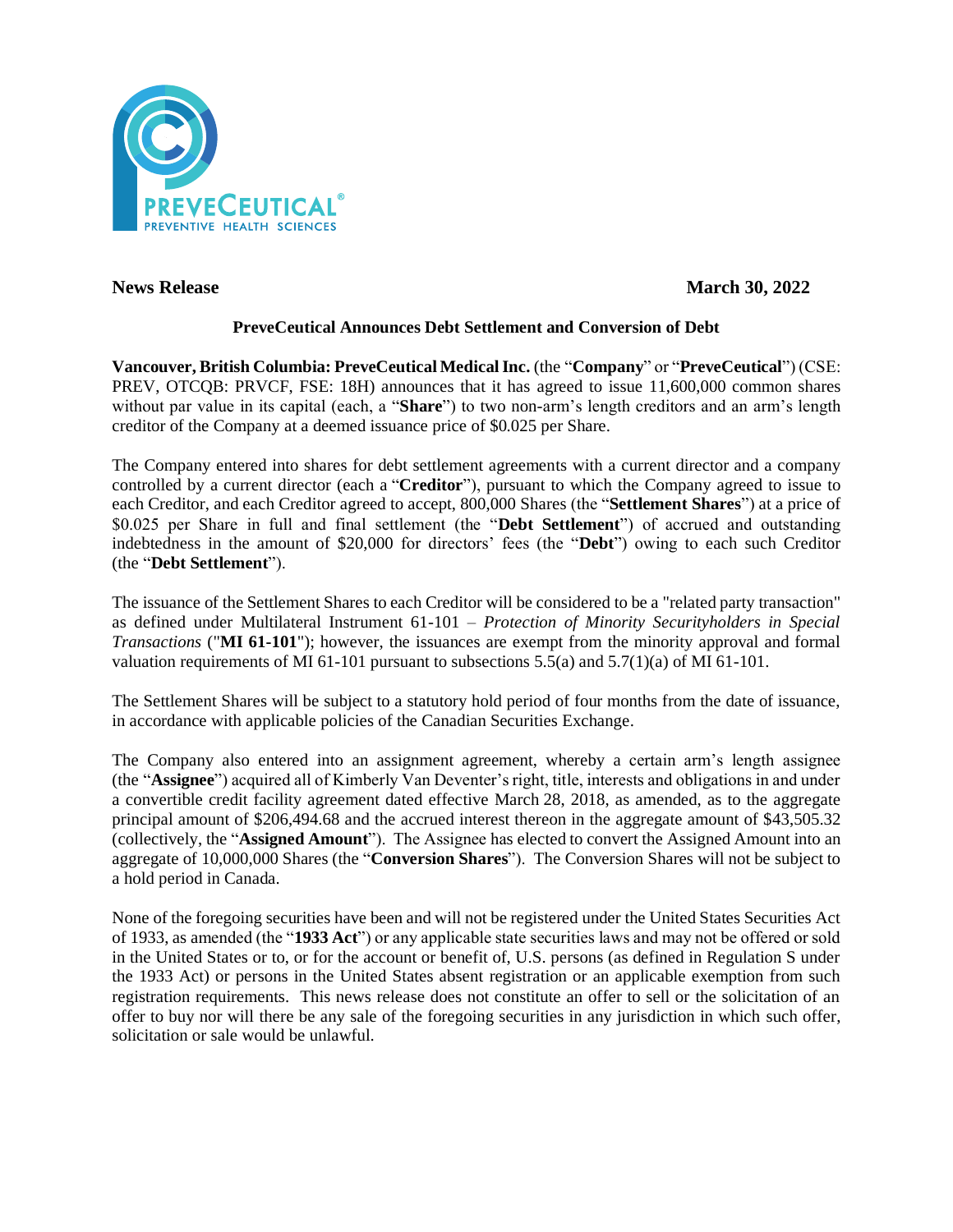## **About PreveCeutical**

PreveCeutical is a health sciences company that develops innovative options for preventive and curative therapies utilizing organic and nature identical products. The Company aims to be a leader in the preventive health sciences sector.

With the completion of four of its research programs, the Company is actively working on the development, clinical trials, and commercialization of its products; and has filed a number of provisional patent applications to protect the intellectual property from its research programs.

For more information about PreveCeutical, please visit our website [www.PreveCeutical.com](http://www.preveceutical.com/) or follow us on [Twitter](http://twitter.com/PreveCeuticals) an[d Facebook.](http://www.facebook.com/PreveCeutical)

## *On behalf of the Board of Directors of PreveCeutical*

*Stephen Van Deventer, Chairman and Chief Executive Officer*

## *For further information, please contact:*

*Stephen Van Deventer: +1 604 306 9669 Or Investor Relations* [ir@preveceutical.com](mailto:ir@preveceutical.com)

Neither the Canadian Securities Exchange nor its Regulation Services Provider (as that term is defined in the policies of the Canadian Securities Exchange) accepts responsibility for the adequacy or accuracy of this release.

### *Forward-Looking Statements*

This news release contains forward-looking statements and forward-looking information (collectively, "forwardlooking statements") within the meaning of applicable Canadian and U.S. securities legislation, including the United States Private Securities Litigation Reform Act of 1995. All statements in this news release that are not purely historical are forward-looking statements and include any statements regarding beliefs, plans, expectations and orientations regarding the future, including, without limitation, the continued research interests of PreveCeutical, PreveCeutical's anticipated business plans, and its prospects of success in executing its proposed plans. Often, but not always, forward-looking statements can be identified by words such as "will", "pro forma", "plans", "expects", "may", "should", "budget", "schedules", "estimates", "forecasts", "intends", "anticipates", "believes", "potential", "proposes" or variations of such words including negative variations thereof and phrases that refer to certain actions, events or results that may, could, would, might or will occur or be taken or achieved. Forward-looking statements are based on certain assumptions regarding PreveCeutical, including expected growth, results of operations, including PreveCeutical's research and development activities, performance, industry trends, growth opportunities, that PreveCeutical will be granted requisite expedited approvals by world health, retain and attract qualified research personnel and obtain and/or maintain the necessary intellectual property rights needed to carry out future business activities.

Actual results could differ from those projected in any forward-looking statements due to numerous factors including, risks and uncertainties relating to: complexities and delays in connection with research and development activities and the actual results of research and development activities; the ability of PreveCeutical to, among other things, protect its respective intellectual property, obtain any required governmental, regulatory or stock exchange approvals, permits, consents or authorizations required, including Canadian Securities Exchange acceptance of any planned future activities and obtaining expedited requisite approvals from world health agencies; and the ability of PreveCeutical to commercialize products, pursue business partnerships, complete their research programs as planned, and obtain the financing required to carry out their planned future activities. Other factors such as general economic, market or business conditions or changes in laws, regulations and policies affecting the biotechnology or pharmaceutical industry may also adversely affect the future results or performance of PreveCeutical. These forward-looking statements are made as of the date of this news release and, unless required by applicable law, PreveCeutical assumes no obligation to update the forward-looking statements or to update the reasons why actual results could differ from